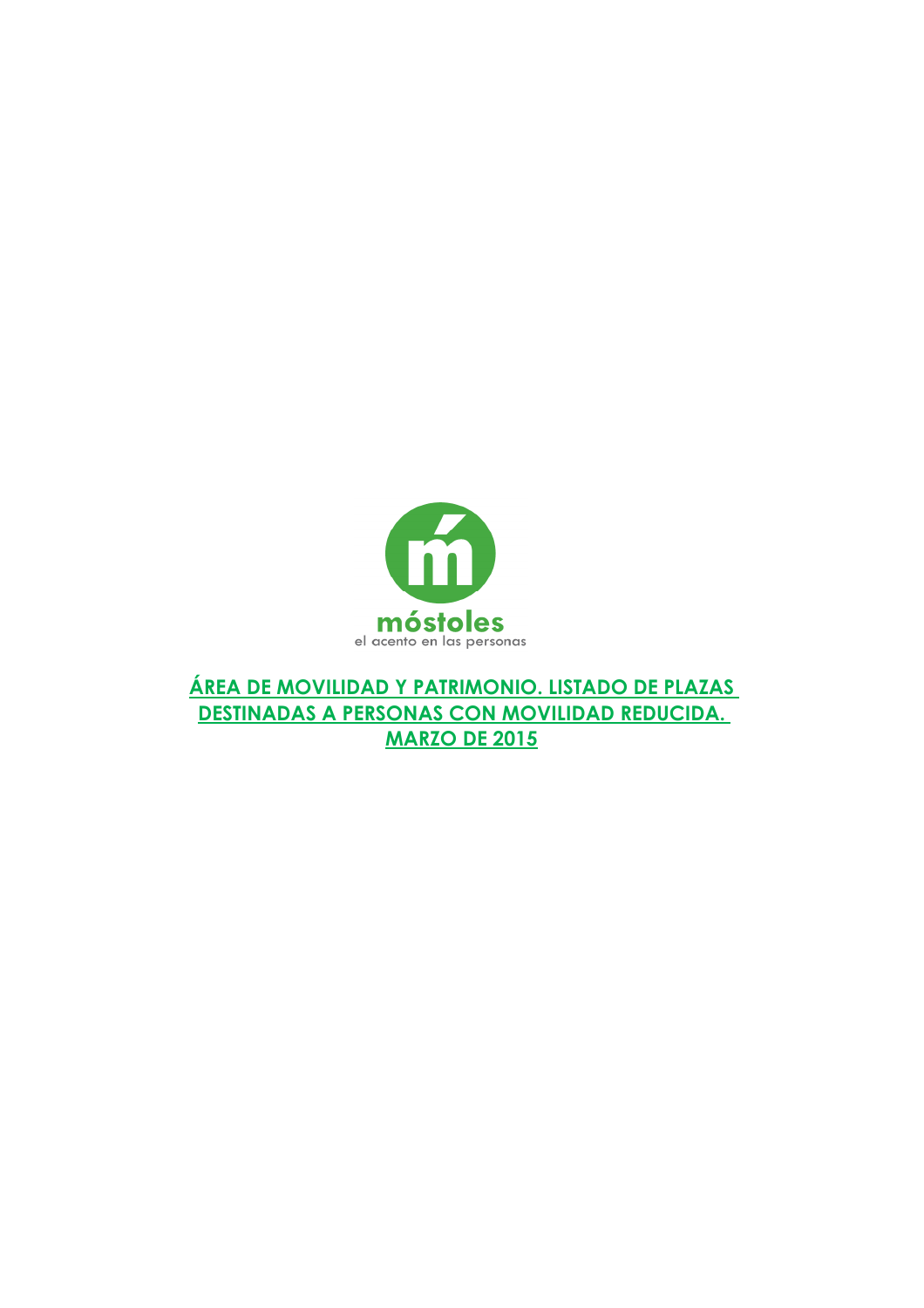AVDA. DE LA CONSTITUCION 58-60 . <sub>2</sub> AVDA. DE LOS DEPORTES . N FRENTE A CAMPO DE FUTBOL MUNICIPAL AVDA. DE LOS SAUCES 53 . AVDA. DE LOS SAUCES 55 . N FRENTE A RESIDENCIA DE PERSONAS MAYORES 5 AVENIDA ALCALDE DE MOSTOLES 9 . PROXIMO A CALLE PINTOR PICASSO 6 AVENIDA ALCALDE DE MOSTOLES 9 . PROXIMO A CALLE PINTOR VELAZQUEZ AVENIDA ALCALDE DE MÓSTOLES C/V VIOLETA AVENIDA ALCALDE DE MÓSTOLES CON C/ SALCILLO AVENIDA CARLOS V 45 . AVENIDA CARLOS V 43 . AVENIDA CARLOS V 40 . AVENIDA CARLOS V 7 . AVENIDA CARLOS V 32 . AVENIDA DE PORTUGAL 61 . AVENIDA DE LA CONSTITUCION 37 . AVENIDA DE LA CONSTITUCION 45 . AVENIDA DE LA ONU . CERCA DE PLAZA NICARAGUA 3-5 AVENIDA DE LA ONU 21 . AVENIDA DE LA ONU 21 . AVENIDA DE LA ONU 23 . AVENIDA DE LA ONU 14 . AVENIDA DE LA ONU 23 . N AMPLIAR PLAZA AVENIDA DE PORTUGAL 90 . AVENIDA DE PORTUGAL . CERCA PASEO DE GOYA APARCAMIENTO RESIDENTES AVENIDA DOS DE MAYO 37 . AVENIDA DOS DE MAYO 23 . AVENIDA DOS DE MAYO 6 . AMPLIAR UNA PLAZA DE PMR AVENIDA DOS DE MAYO 23 . AVENIDA DOS DE MAYO 75 . AVENIDA DOS DE MAYO 64 . AVENIDA DOS DE MAYO, 64 AVENIDA FELIPE II 8 . AVENIDA FELIPE II 8 . AVENIDA FELIPE II 20 . AVENIDA FELIPE II . CERCA DE CAMINO DE LEGANÉS AVENIDA OLÍMPICA, 1 AVENIDA OLIMPICA 34 . AVENIDA OLIMPICA 17 . CALLE AFONSO XII 55 . CALLE AFONSO XII . FRENTE LIDL CALLE AGUSTINA DE ARAGON 51 . CALLE AGUSTINA DE ARAGÓN, 51 (AMPLIACIÓN DE RESERVA) CALLE AGUSTINA DE ARAGON 47 . CALLE AGUSTINA DE ARAGON . FRENTE AL Nº8 CALLE ALBERTO CONTI 8 . CALLE ALBERTO CONTI 7 . CALLE ALCALDE DE ZALAMEA 4 . CALLE ALONSO CANO 3 . 49 CALLE ALONSO CANO . FRENTE AL CENTRO DE SALUD PRESENTACIÓN SABIO CALLE ALONSO CANO 3 . CALLE ALONSO CANO 4 . CALLE AMERICA 5 . CALLE AMÉRICA CON REJILLA (OF. AT. AL CONTRIBUYENTE) CALLE AMÉRICA CON PARQUE ZARAUZ CALLE ANTONIO HERNANDEZ 18 .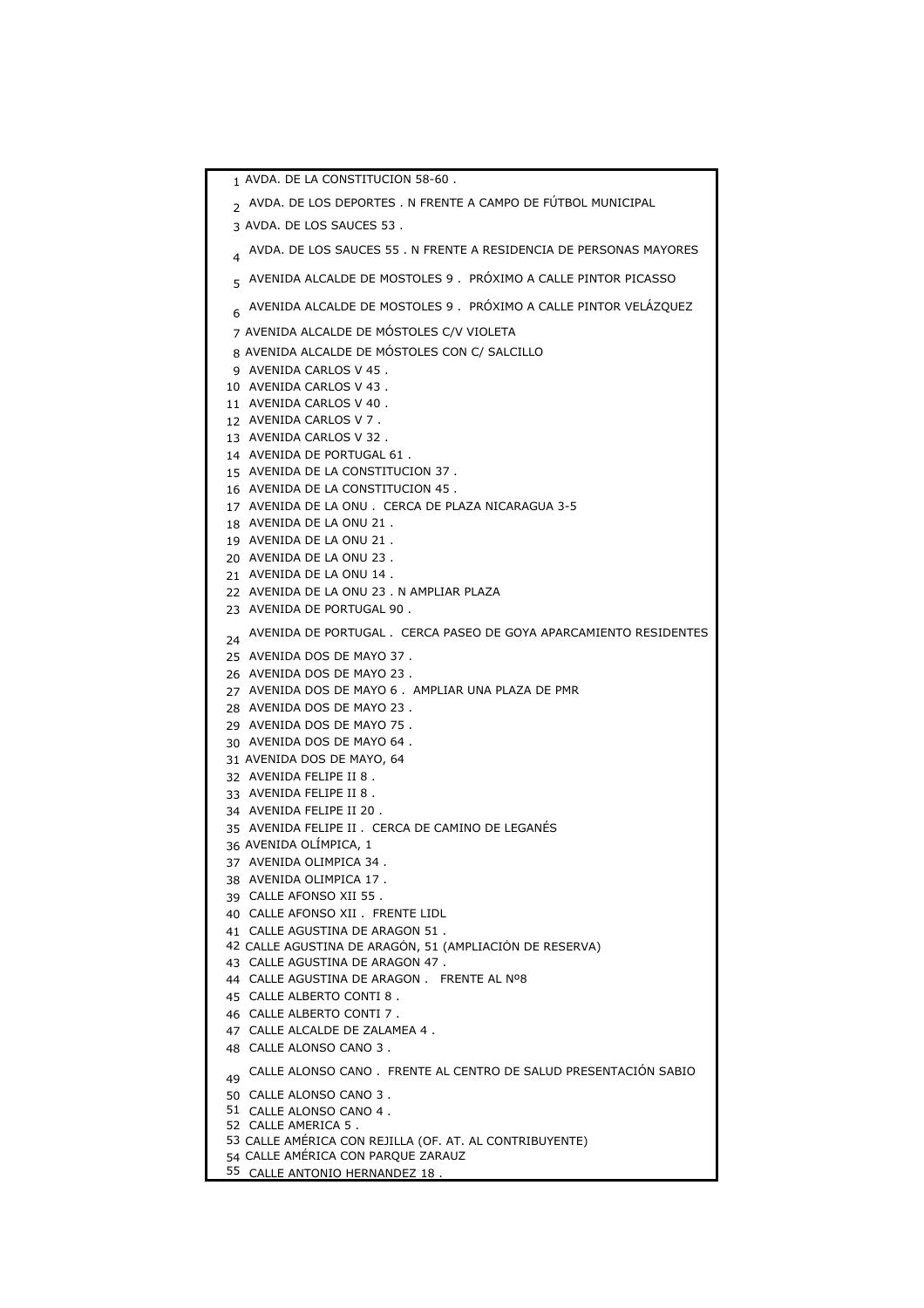56 CALLE AREVALO 10 . 57 CALLE ASTURIAS 10 . 58 CALLE ASTURIAS 4 . 59 CALLE AVILA 7 . 60 CALLE AVILA 8 . 61 CALLE AVILA 16 . 62 CALLE AVILA 25 . 63 CALLE AVILA 27 . 64 CALLE AVILA 8 . 65 CALLE ÁVILA CON LIBERTAD (PRÓXIMA A CONCEJALÍA Y JD) 66 CALLE AZORIN 19 . 67 CALLE AZORIN 32 . 68 CALLE AZORIN 8 BIS . 69 CALLE AZORIN 17-19 . AMPLIAR PLAZA 70 CALLE AZORIN 34 . 71 CALLE BADAJOZ 2 . 72 CALLE BADAJOZ, 16 (PLAZA GUADALUPE) 73 CALLE BADAJOZ 18 . 74 CALLE BADAJOZ 13 . 75 CALLE BADAJOZ 22 . 76 CALLE BADAJOZ 9 . 77 CALLE BALEARES 21 . 78 CALLE BALEARES 41 . 79 CALLE BALEARES 41 . 80 CALLE BALEARES 21 . 81 CALLE BALEARES 18 . 82 CALLE BARCELONA, 27 83 CALLE BARCELONA 22 . 84 CALLE BARCELONA 24 . 85 CALLE BARCELONA 12 . 86 CALLE BARCELONA 30 . 87 CALLE BARCELONA 31 . CENTRO DE SALUD BARCELONA 88 CALLE BARCELONA 31 . CENTRO DE SALUD BARCELONA 89 CALLE BECQUER 12 . 90 CALLE BECQUER 14 . 91 CALLE BECQUER 19 . 92 CALLE BECQUER 21 . AMPLIAR PLAZA 93 CALLE BENITO PEREZ GALDOS 3 . 94 CALLE BENITO PEREZ GALDOS 5 . 95 CALLE BENITO PEREZ GALDOS 7 . 96 CALLE BERARDO MARTIN 11 . 97 CALLE BERLIN 8 . 98 CALLE BERLIN 8 . 99 CALLE BUENOS AIRES 3 . 100 CALLE BURGOS 4 . PRÓXIMO A CALLE DE LAS MERCEDES 101 CALLE BURDEOS, 2 102 CALLE CAMINO DE HUMANES, 10 - 12 103 CALLE CAMINO DE HUMANES 45 . 104 CALLE CAMINO DE HUMANES 32 . 105 CALLE CAMINO DE HUMANES 32 . 106 CALLE CAMINO DE HUMANES 32 . 107 CALLE CAMINO DE HUMANES 3 . 108 CALLE CAMINO DE HUMANES . FRENTE AL Nº3 109 CALLE CAMINO DE HUMANES 10 . 110 CALLE CAMINO DE HUMANES 9 BIS . 111 CALLE CAMINO DE LEGANES 52 .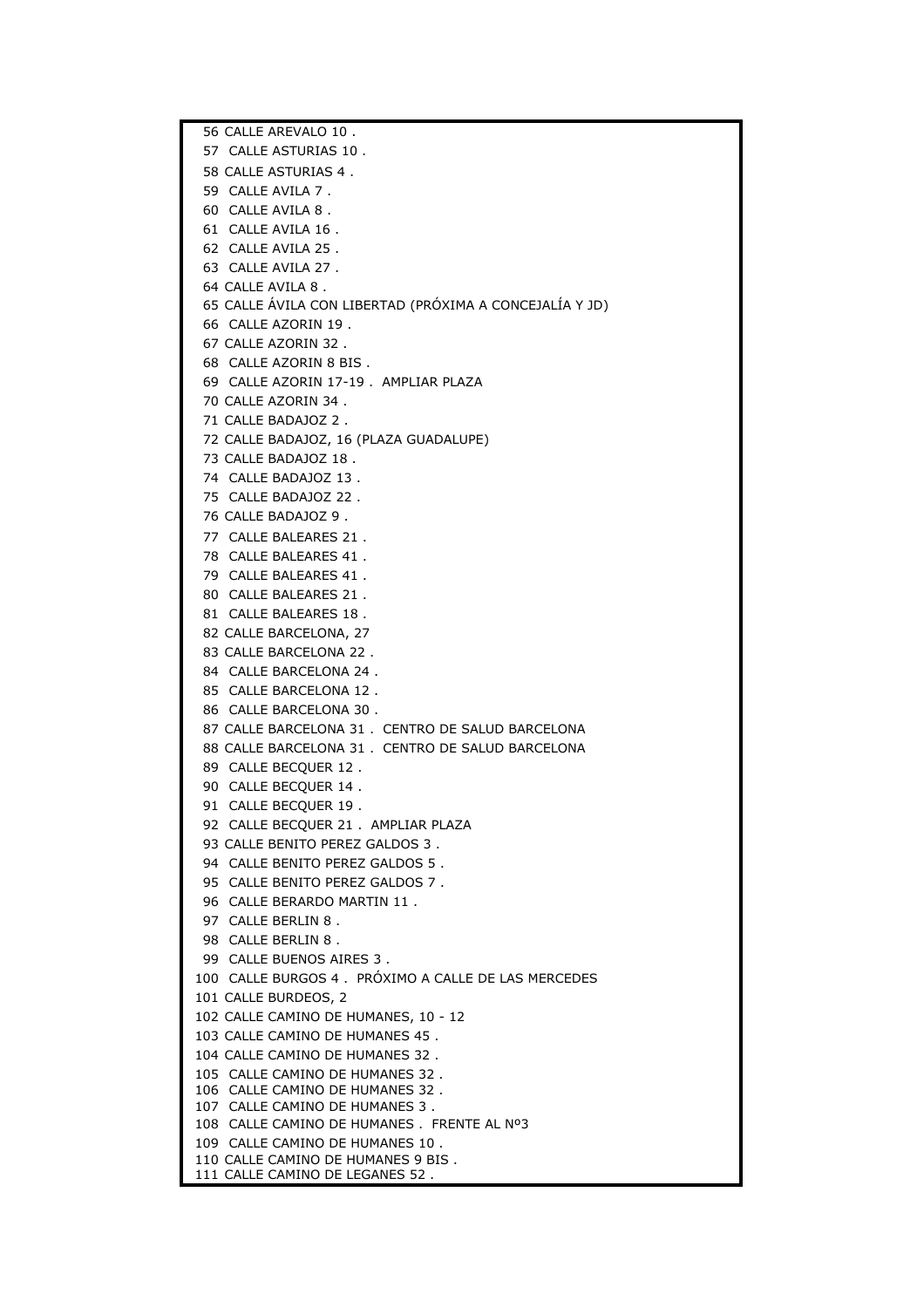112 CALLE CAMINO DE LEGANES 29 . 113 CALLE CAMINO DE LEGANES 29 . 114 CALLE CAMINO DE LEGANES 29 . 115 CALLE CAMINO DE LEGANES 29 . 116 CALLE CAMINO DE LEGANES 31 . 117 CALLE CAMINO DE LEGANES 52 . 118 CALLE CANARIAS 8 . 119 CALLE CARLOS ARNICHES, 8 120 CALLE CARRERA 2 . 121 CALLE CARTAYA . FRENTE AL Nº9 122 CALLE CARTAYA 2 . 123 CALLE CARTAYA, 11 124 CALLE CASTELLON 10 . 125 CALLE CASTELLON . FRENTE AL Nº3 126 CALLE CEDRO 71 . 127 CALLE CID CAMPEADOR 4 . 128 CALLE CID CAMPEADOR 8 . 129 CALLE COLON . E FRENTE AL Nº3 130 CALLE CORONEL DE PALMA . FRENTE AL CENTRO DE SALUD 2 DE MAYO 131 CALLE CORONEL DE PALMA 2 . 132 CALLE CORONEL DE PALMA . AMPLIAR UNA PLAZA- FRENTE AL C.S.133 CALLE CRISTO . FRENTE AL Nº 31 134 CALLE CRISTO 31 . 135 CALLE DALIA . ENTE EL Nº 40 Y EL 42 136 CALLE DE ALMERIA . FRENTE AL Nº 13 137 CALLE DE LA INDEPENDENCIA . FRENTE AL C.S. BARTOLOMÉ GONZÁLEZ 138 CALLE DE LA LIBERTAD 41 . 139 CALLE DE LA LIBERTAD 14D . 140 CALLE DE LA LIBERTAD 14D . 141 CALLE DE LA LIBERTAD 13 . 142 CALLE DE LAS ARIZONICAS 21 . 143 CALLE DE LAS PALMAS CON ISAAC PERAL 144 CALLE DE LAS PALMAS 59 . 145 CALLE DE LAS PALMAS 55 . 146 CALLE DE LAS PALMAS 48 . 147 CALLE DE LAS PALMAS 34 . 148 CALLE DE LAS PALMAS 14 . 149 CALLE DE LAS PALMAS 59 . 150 CALLE DE LAS PALMAS 1 . 151 CALLE DE LAS PALMAS . CON CALLE CASTELLÓN 152 CALLE DE LOS ARCES . FRENTE A IGLESIA SAN SIMÓN DE ROJAS 153 CALLE DE LOS MAESTROS 9 . 154 CALLE DEL EMPECINADO . FONDO DE SACO FRENTE AL Nº 70 155 CALLE DEL EMPECINADO 64 . 156 CALLE DEL EMPECINADO . FONDO DE SACO FRENTE AL Nº 72 157 CALLE DEL EMPECINADO 68 . 158 CALLE DEL EMPECINADO 6-8 . 159 CALLE DE ENRIQUE GRANADOS, 8 160 CALLE DEL ROSARIO 2 . 161 CALLE DESARROLLO 44 . 162 CALLE DESARROLLO 46 . 163 CALLE DESARROLLO 32 . 164 CALLE DESARROLLO . PRÓXIMA AL Nº 30 165 CALLE DESARROLLO . PRÓXIMA A CALLE LAS PALMAS 166 CALLE DESARROLLO 40 . 167 CALLE DESARROLLO 4 .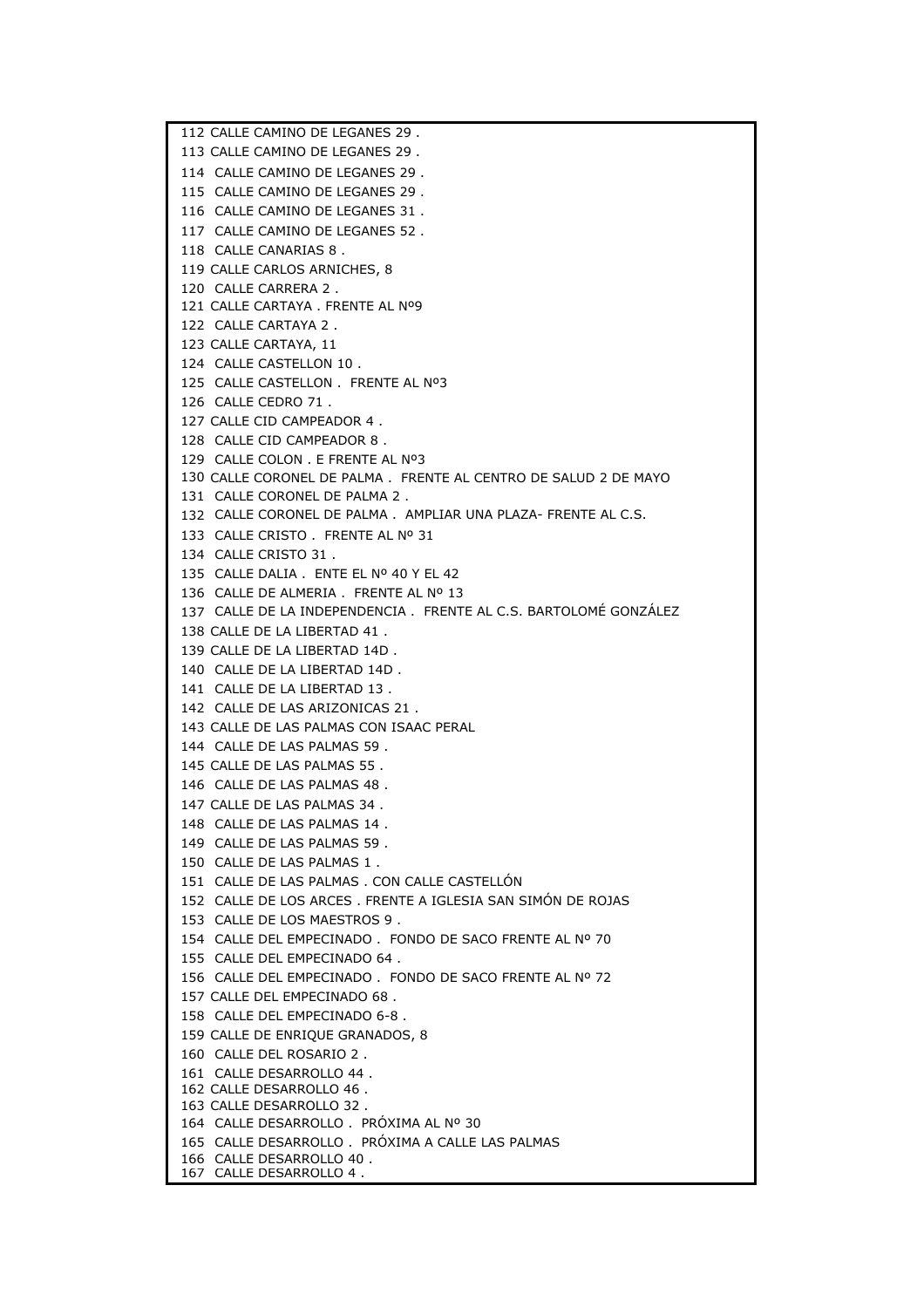168 CALLE ESTOCOLMO 4 . 169 CALLE ESTORIL 3 . 170 CALLE EUCALIPTO 37 . 171 CALLE GARCIA LORCA 4 . 172 CALLE GINEBRA 2 . 173 CALLE GINEBRA 7 . 174 CALLE GINEBRA 14 . 175 CALLE GRANADA 5, INTERIOR CONCEJALÍA 176 CALLE GUADALUPE, 1 177 CALLE HELSINKI 3 . 178 CALLE HERMANOS PINZON 2 . 179 CALLE HERMANOS PINZON 3 . 180 CALLE HERMANOS PINZON 13 . 181 CALLE HERMANOS PINZON 17 . 182 CALLE HUESCA 11 . 183 CALLE HUESCA 5 . 184 CALLE HUESCA 3 . 185 CALLE ISAAC PERAL 7 . 186 CALLE ISAAC PERAL . AMPLIAR PLAZA- FRENTE AL Nº9 187 CALLE ISAAC PERAL 3 y 12 188 CALLE ISABEL LA CATÓLICA, 5 189 CALLE ISABEL LA CATOLICA 6 . 190 CALLE JARDINES 13 . 191 CALLE JOAQUIN BLUME 14 . 192 CALLE JOAQUIN BLUME 23 . 193 CALLE JUAN DE JUANES . FRENTE A Nº4 194 CALLE JUAN DE JUANES . FRENTE A Nº4 195 CALLE JUAN DE JUANES 3 . 196 CALLE JUAN DE OCAÑA 11 . 197 CALLE JUAN RAMON JIMENEZ 7 . AMPLIAR PLAZA 198 CALLE JUAN XXIII 10 . 199 CALLE JUAN XXIII . FRENTE EDIFICIO SERVICIOS SOCIALES 200 CALLE JUAN XXIII, FRENTE AL 19 201 CALLE LARRA 17 . 202 CALLE LEON 6 . CON CALLE ZUMALACARREGUI 203 CALLE LIBERTAD 19 . 204 CALLE LIBERTAD 45 . 205 CALLE LUIS JIMENEZ DE ASUA . FRENTE JUZGADOS 206 CALLE LUIS JIMENEZ DE ASUA . FRENTE JUZGADOS 207 CALLE MAGALLANES 10 . 208 CALLE MAGALLANES 10 . 209 CALLE MALDONADO 2 . 210 CALLE MALVARROSA 21 . 211 CALLE MARIBLANCA 21 . 212 CALLE MIGUEL ANGEL 1 . 213 CALLE MIGUEL ANGEL 4 . 214 CALLE MIGUEL ANGEL 26 . 215 CALLE MIGUEL ANGEL 15 . 216 CALLE MONTECARLO 7 . 217 CALLE MONTECARLO 1 . 218 CALLE MONTECARLO 1 . 219 CALLE MONTECARLO 7 . 220 CALLE MONTEVIDEO 10 . 221 CALLE MORALEJA DE EN MEDIO, 7 222 CALLE MORALEJA DE EN MEDIO 17 . FRENTE AL Nº 3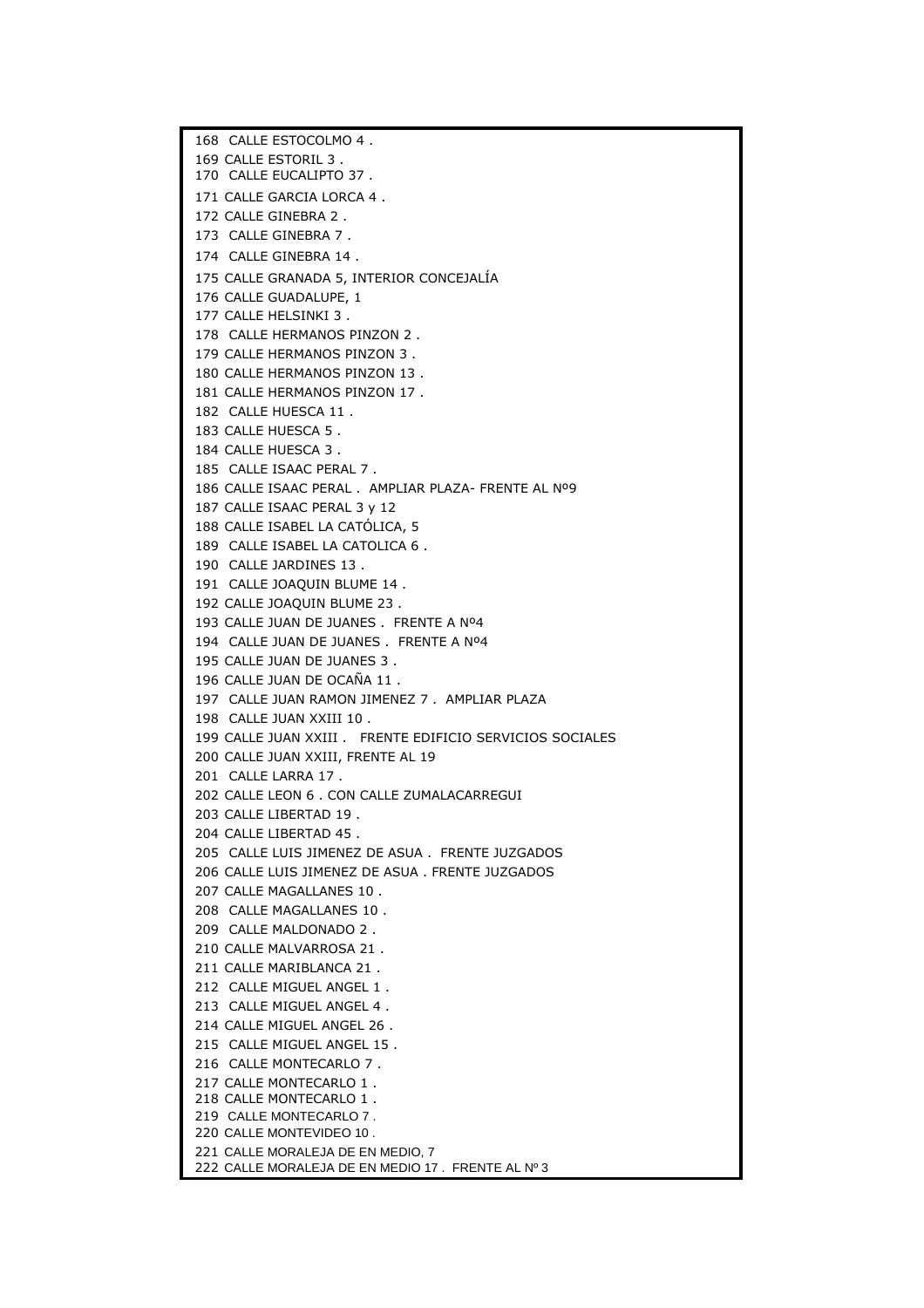223 CALLE ESTOCOLMO 4 . 224 CALLE ESTORIL 3 . 225 CALLE EUCALIPTO 37 . 226 CALLE GARCIA LORCA 4 . 227 CALLE GINEBRA 2 . 228 CALLE GINEBRA 7 . 229 CALLE GINEBRA 14 . 230 CALLE GUADALAJARA 10 . 231 CALLE HELSINKI 3 . 232 CALLE HERMANOS PINZON 2 . 233 CALLE HERMANOS PINZON 3 . 234 CALLE HERMANOS PINZON 13 . 235 CALLE HERMANOS PINZON 17 . 236 CALLE HERMANOS MACHADO, 3 237 CALLE HUESCA 11 . 238 CALLE HUESCA 5 . 239 CALLE HUESCA 3 . 240 CALLE ISAAC PERAL 7 . 241 CALLE ISAAC PERAL . AMPLIAR PLAZA- FRENTE AL Nº9 242 CALLE ISABEL LA CATOLICA 6 . 243 CALLE JARDINES 13 . 244 CALLE JOAQUÍN BLUME, 1 245 CALLE JOAQUIN BLUME 14 . 246 CALLE JOAQUIN BLUME 23 . 247 CALLE JUAN DE JUANES . FRENTE A Nº4 248 CALLE JUAN DE JUANES . FRENTE A Nº4 249 CALLE JUAN DE JUANES 3 . 250 CALLE JUAN DE OCAÑA 11 . 251 CALLE JUAN RAMON JIMENEZ 7 . AMPLIAR PLAZA 252 CALLE JUAN XXIII 10 . 253 CALLE JUAN XXIII . FRENTE EDIFICIO SERVICIOS SOCIALES 254 CALLE LARRA 17 . 255 CALLE LEON 6 . CON CALLE ZUMALACARREGUI 256 CALLE LIBERTAD, 16 257 CALLE LIBERTAD 19 . 258 CALLE LIBERTAD 45 . 259 CALLE LUIS JIMENEZ DE ASUA . FRENTE JUZGADOS 260 CALLE LUIS JIMENEZ DE ASUA . FRENTE JUZGADOS 261 CALLE LOPE DE VEGA, 1 262 CALLE MAGALLANES 10 . 263 CALLE MAGALLANES 10 . 264 CALLE MALDONADO 2 . 265 CALLE MALVARROSA 21 . 266 CALLE MARIBLANCA 21 . 267 CALLE MIGUEL ANGEL 1. 268 CALLE MIGUEL ANGEL 4 . 269 CALLE MIGUEL ANGEL 26 . 270 CALLE MIGUEL ANGEL 15 . 271 CALLE MONTECARLO 7 . 272 CALLE MONTECARLO 1 . 273 CALLE MONTECARLO 1 . 274 CALLE MONTECARLO 7 . 275 CALLE MONTEVIDEO 10 . 276 CALLE MORALEJA DE EN MEDIO 17 . FRENTE AL Nº 3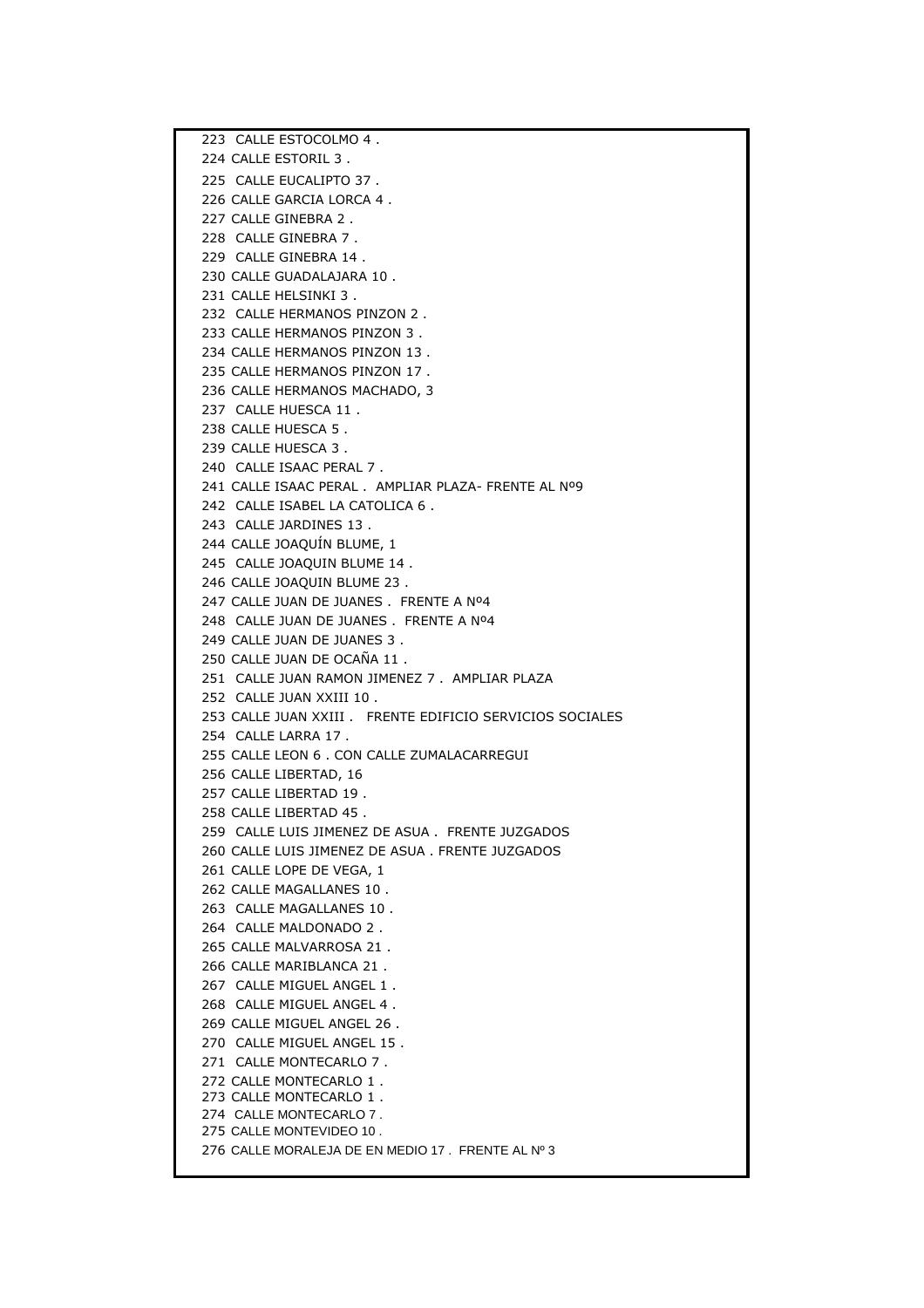277 CALLE RICARDO MEDEM 10 . 278 CALLE RIO DE JANEIRO . PRÓXIMO AL COLEGIO NTRA.SRA.DEL CARMEN 279 CALLE RIO DE JANEIRO . FRENTE AL Nº7 280 CALLE RIO DE JANEIRO CON ALFONSO XII 281 CALLE RIO DUERO 11 . 282 CALLE RIO DUERO, 7 283 CALLE RIO DUERO . JUNTO A PISCINA LAS CUMBRES 284 CALLE RIO DUERO . JUNTO A PISCINA LAS CUMBRES 285 CALLE RIO DUERO . JUNTO A PISCINA LAS CUMBRES 286 CALLE RIO EBRO . FRENTE AL Nº 27 287 CALLE RIO EBRO 19 . 288 CALLE RIO EBRO 28 . 289 CALLE RIO EBRO 20 . 290 CALLE RIO EBRO 16 . 291 CALLE RIO GARONA 33 . 292 CALLE RIO GARONA 17 . 293 CALLE RIO GARONA 5 . 294 CALLE RIO GENIL 14 . 295 CALLE RIO GENIL 3 . 296 CALLE RIO GUADIANA . FRENTE AL PUNTO LIMPIO 297 CALLE RIO GUADIANA . FRENTE AL PUNTO LIMPIO 298 CALLE RIO GUADIANA . PRÓXIMO A CENTRO DEPORTIVO RÍO GUADIANA299 CALLE RIO JALON 5 . 300 CALLE RIO JALON 11-13 . 301 CALLE RIO JALÓN FRENTE AL Nº 17 302 CALLE RIO JALON 11-13 . AMPLIAR PLAZA 303 CALLE RIO JARAMA 1 . PRÓXIMO A CENTRO DE PERSONAS MAYORES 304 CALLE RIO JARAMA 2 . 305 CALLE RIO JARAMA 4 . 306 CALLE RIO JUCAR 4 . FRENTE MERCADONA 307 CALLE RIO JUCAR 4 . FRENTE MERCADONA 308 CALLE RIO JUCAR 4 . FRENTE MERCADONA 309 CALLE RIO JUCAR 2 . FRENTE HOSPITAL 310 CALLE RIO LLOBREGAT 4 . 311 CALLE RIO LLOBREGAT . FRENTE AL Nº21 312 CALLE RIO LLOBREGAT 21 . 313 CALLE RIO LLOBREGAT, 8 314 CALLE RIO LLOBREGAT 9 . 315 CALLE RIO LLOBREGAT 1 . 316 CALLE RIO LLOBREGAT 17 . 317 CALLE RÍO LLOBREGAT 5 . 318 CALLE RIO NERVION . FRENTE AL Nº9 319 CALLE RIO NERVION . CON CALLE ALFONSO XII 320 CALLE RIO ODIEL 9 . 321 CALLE RIO SEGRE 1 . 322 CALLE RIO SELLA 8 . 323 CALLE RIO SELLA 7 .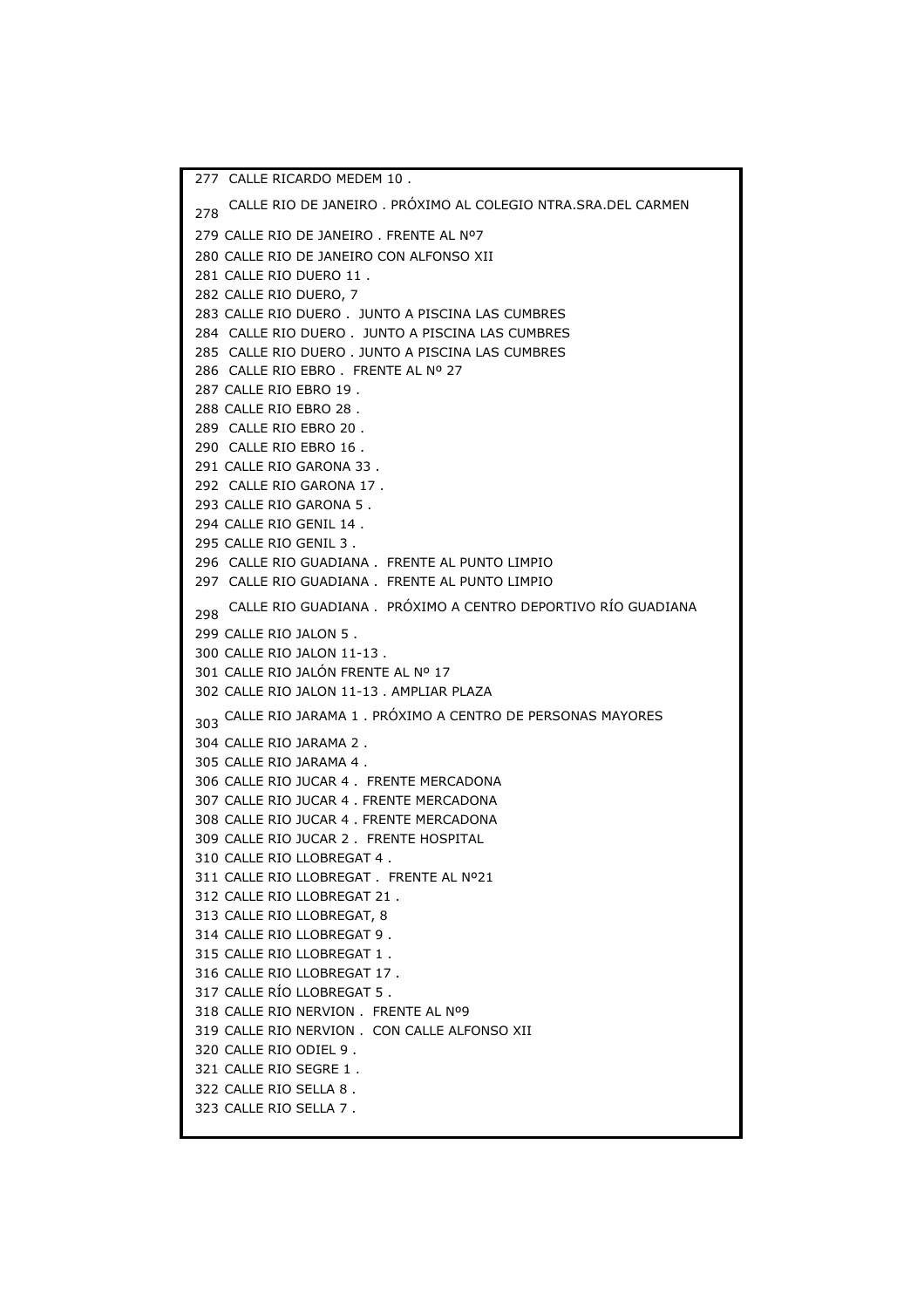324 CALLE RIO SELLA 6 . RIO SELLA, 6 (AMPLIAR RESERVA) CALLE RIO TORMES 11 . CALLE RÍO TORMES, FRENTE A NUMS 3 y 5 CALLE RIO ZANCARA 8 . CALLE RÍO ZÁNCARA, 2 CALLE ROMA 5 . CALLE ROMA 7 . CALLE ROMA 6 . CALLE RUBENS 6 . CALLE RUBENS 6 . CALLE RUBENS 6 . CALLE SALCILLO 4 BIS . CALLE SALVADOR DALI 1 . CALLE SALVADOR DALI . FRENTE AL Nº3 CALLE SAN ANTONIO, 2 (JUNTO A CONCEJALÍA Y JD) CALLE SAN MARCIAL 6-8 . CALLE SANTANDER 7 . CALLE SANTANDER 13 . CALLE SANTANDER 11 . CALLE SAO PAULO 3 . CALLE SEGOVIA 3 . CALLE SEGOVIA 3 . CALLE SEVERO OCHOA . CENTRO DE SALUD LA PRINCESA CALLE SIMON HERNANDEZ 44 . CALLE SIMON HERNANDEZ 42 . CALLE SIMON HERNANDEZ 78 .AMPLIAR UNA PLAZA CALLE SIMON HERNANDEZ 29 . CALLE SIMON HERNANDEZ . FRENTE AL Nº 72 CALLE SIMÓN HERNÁNDEZ, 74 FRENTE AL Nº1 DE FELIPE II CALLE TERUEL 6 . CALLE TERUEL . TRASLADO DE LA C/ZUMALACARREGUI A C/ TERUEL CON CALLE TERUEL 6 . 357 CALLE TOLEDO 2 . 358 CALLE TULIPAN 38 . CALLE VALLADOLID 17 . CALLE VELÁZQUEZ, 16 CALLE VERACRUZ 44 . CALLE VERACRUZ . FRENTE AL Nº 38 CALLE VERACRUZ 28 . CALLE VERACRUZ 4 . CALLE VERACRUZ 14 . CALLE VERACRUZ 30 . CALLE VERACRUZ . AMPLIAR PLAZA- FRENTE ALFONSO XII CALLE VERACRUZ 48 . CALLE VERACRUZ 36 . CALLE VERACRUZ, 11 CALLE VERSALLES, 11 CALLE VERSALLES 6 . CALLE VERSALLES 2 . CALLE VERSALLES 2 . CALLE VERSALLES 3 . CALLE VERSALLES . FRENTE AAVV VERSALLES VILLAFONTANA CALLE VIENA 3 . C/ZARAGOZA